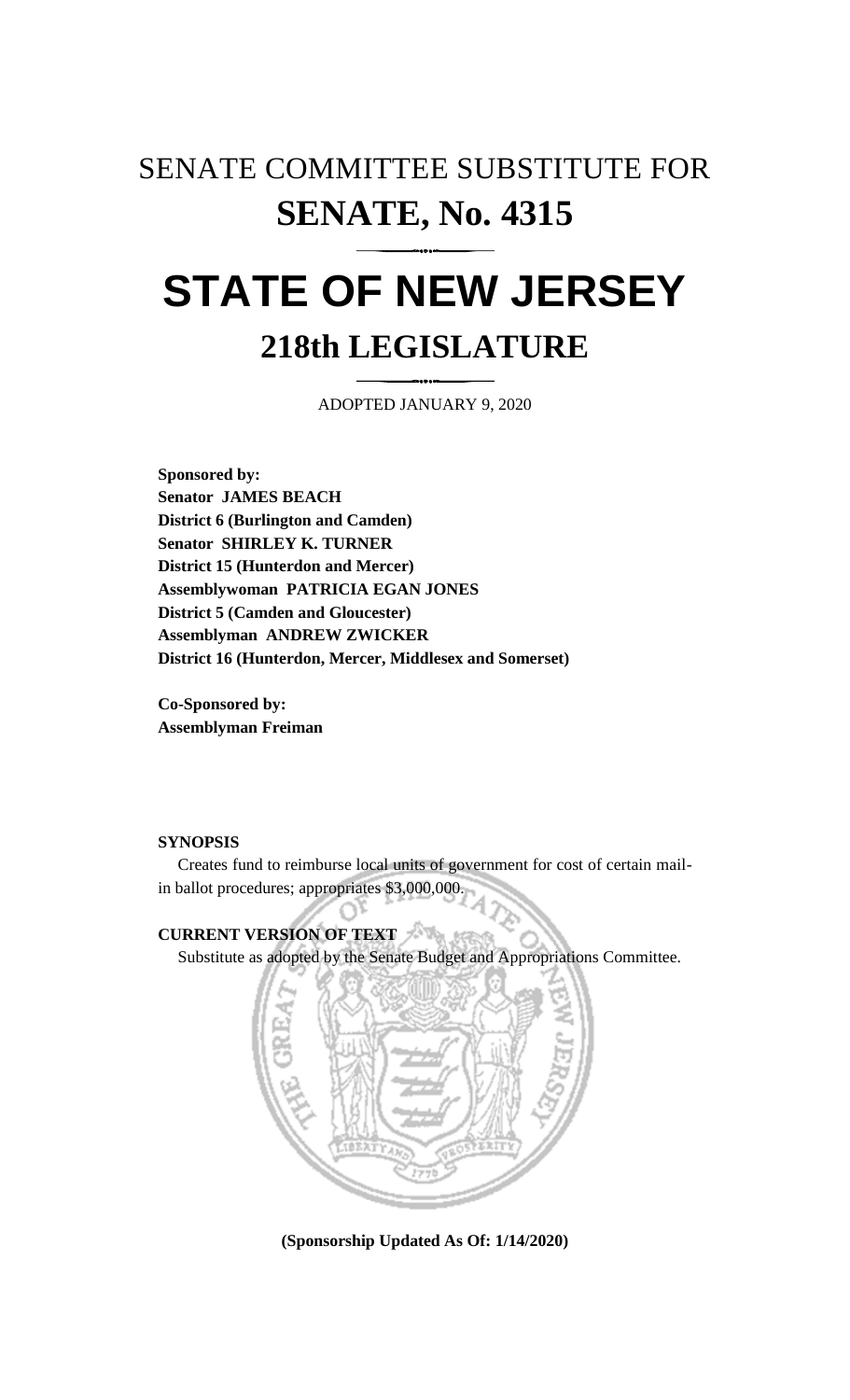### SCS for **S4315** BEACH, TURNER

 $\mathcal{D}_{\mathcal{L}}$ 

 **AN ACT** concerning funding to offset the cost to local units of government in implementing certain aspects of the law on mail- in ballots, clarifying the effectiveness of such laws, amending P.L.1996, c.24, P.L.2009, c.79, and P.L.2018, c.72, supplementing P.L.2009, c.79 (C.19:63-1 et seq.), and making an appropriation.

 **BE IT ENACTED** *by the Senate and General Assembly of the State of New Jersey:*

11 1. (New section) There is created a special, non-lapsing fund in the Department of State that shall be designated the "Mail-In Ballot Local Reimbursement Fund." The fund shall be maintained as a separate account and administered by the Secretary of State. The fund shall consist of: (1) any monies appropriated by the State for the purposes of the fund; and (2) all interest and investment earnings received on monies in the fund. The fund shall be used to offset the additional direct expenditures required for the implementation of P.L.2018, c.72 and P.L.2019, c.265 and any rule or regulation issued pursuant thereto.

 There shall be appropriated annually through the annual appropriations act such amounts as shall be deemed necessary for the purposes of the fund.

 The clerk of each county, shall, on or before January 1 of each year following the year for which the county, or any municipality, board of education, or fire district therein, is seeking reimbursement, certify to the Department of State, in a manner prescribed by the department, the total cost incurred by the county, municipality, board of education, or fire district in implementing the provisions of P.L.2018, c.72 and P.L.2019, c.265.

 2. Section 14 of P.L.2018, c.72 (C.19:63-3.1) is amended to read as follows:

 14. a. The clerk of each county shall add to the list of registered voters receiving a mail-in ballot for all future elections without further request each voter in the county who requested and received a mail-in ballot for the 2016 general election, and each voter who requested and received a mail-in ballot for any election in 2017 and 2018 by filing a mail-in ballot application following the deadline for applying for a 2016 general election mail-in ballot. Each voter so added to the list shall have the option to inform the clerk in writing that the voter does not wish to receive a mail-in ballot automatically for all future elections.

 b. The county clerks shall transmit to each voter who will automatically receive such a ballot for all future elections pursuant

**Matter underlined thus is new matter.**

**EXPLANATION – Matter enclosed in bold-faced brackets [thus] in the above bill is not enacted and is intended to be omitted in the law.**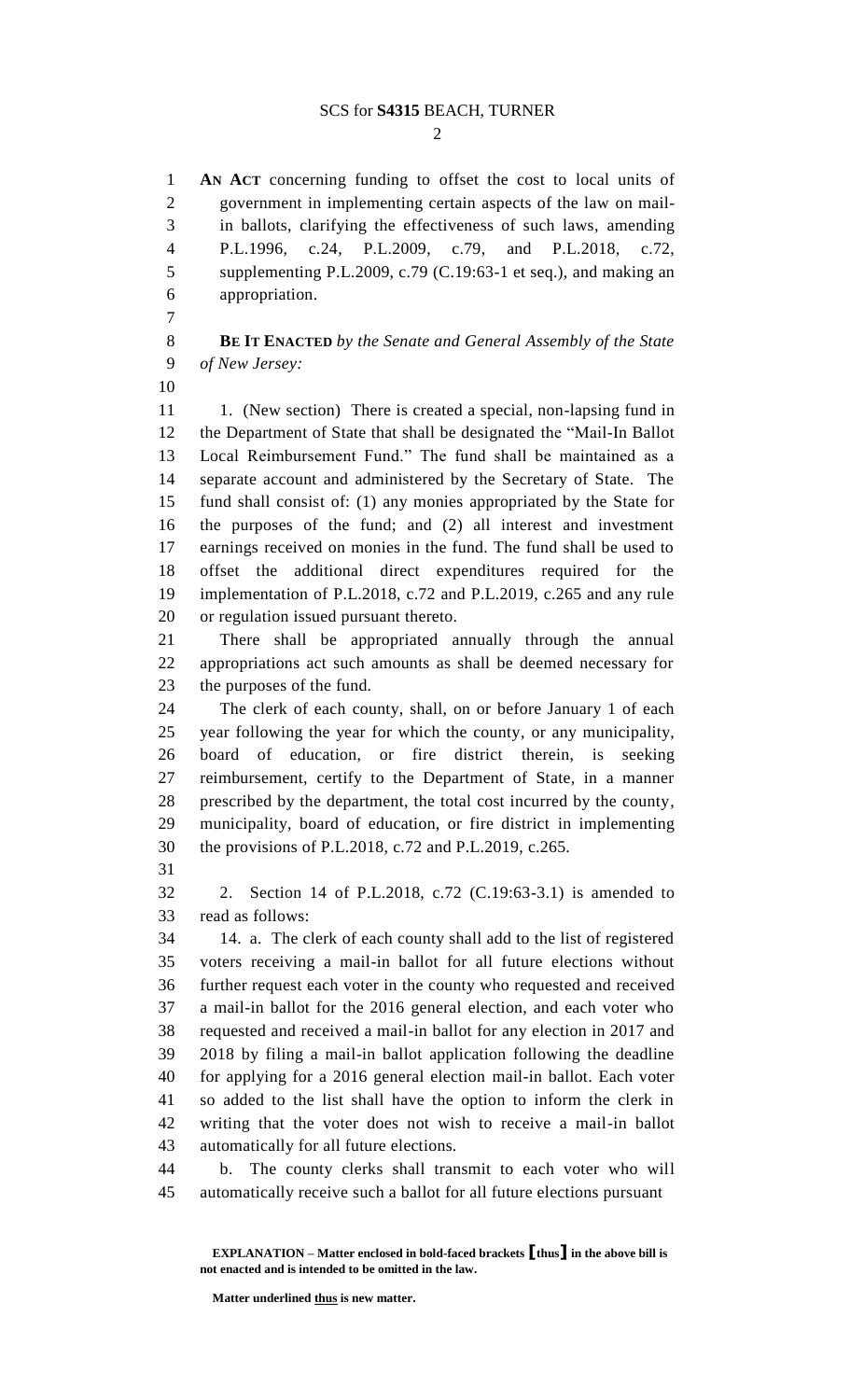### SCS for **S4315** BEACH, TURNER

 to subsection a. of this section a notice informing the voter that he or she will automatically receive a mail-in ballot for all future elections unless the voter informs the clerk in writing that he or she does not wish to receive a mail-in ballot for all future elections. c. The additional direct expenditures required for the implementation of this section shall be offset pursuant to section 1 7 of P.L., c. (C.) (pending before the Legislature as this bill). (cf: P.L.2019, c.265, s.1) 3. Section 3 of P.L.2009, c.79 (C.19:63-3) is amended to read as follows: 13 3. a. A qualified voter shall be entitled to vote using a mail-in ballot: (1) in all future elections, including general elections, held in this State, in which the voter is eligible to vote; or (2) in any single election held in this State. The qualified voter who chooses the option to vote using a mail- in ballot in all future elections shall be furnished with such a ballot by the county clerk without further request on the part of the voter and until the voter requests in writing that the voter no longer be sent a mail-in ballot. The mail-in ballot application form prepared by the Secretary of State shall present the two options in the order provided above. The additional direct expenditures required for the implementation of the provisions of this subsection as amended by section 1 of P.L.2018, c.72 shall be offset pursuant to section 1 of 28 P.L., c. (C. ) (pending before the Legislature as this bill). b. Not less than seven days before an election in which a voter wants to vote by mail, the voter may apply to the person designated in section 5 of P.L.2009, c.79 (C.19:63-5), for a mail-in ballot. The application shall be in writing, shall be signed by the applicant and shall state the applicant's place of voting residence and the address to which the ballot shall be sent. The Secretary of State shall prepare a mail-in application form and shall have the authority to promulgate any rules and regulations the secretary deems necessary to effectuate the purposes of this subsection. c. Any voter wanting to vote by mail in any election may apply to the person designated in section 5 of P.L.2009, c.79 (C.19:63-5) for a mail-in ballot to be sent to the voter. A voter who is a member of the armed forces of the United States may use a federal postcard application form to apply for a mail-in ballot. d. Any voter who fails to apply for a mail-in ballot before the seven-day period prescribed in subsection b. of this section may apply in person to the county clerk for a mail-in ballot up to 3 p.m. of the day before the election. e. A person voting by mail-in ballot who registered by mail after January 1, 2003, who did not provide personal identification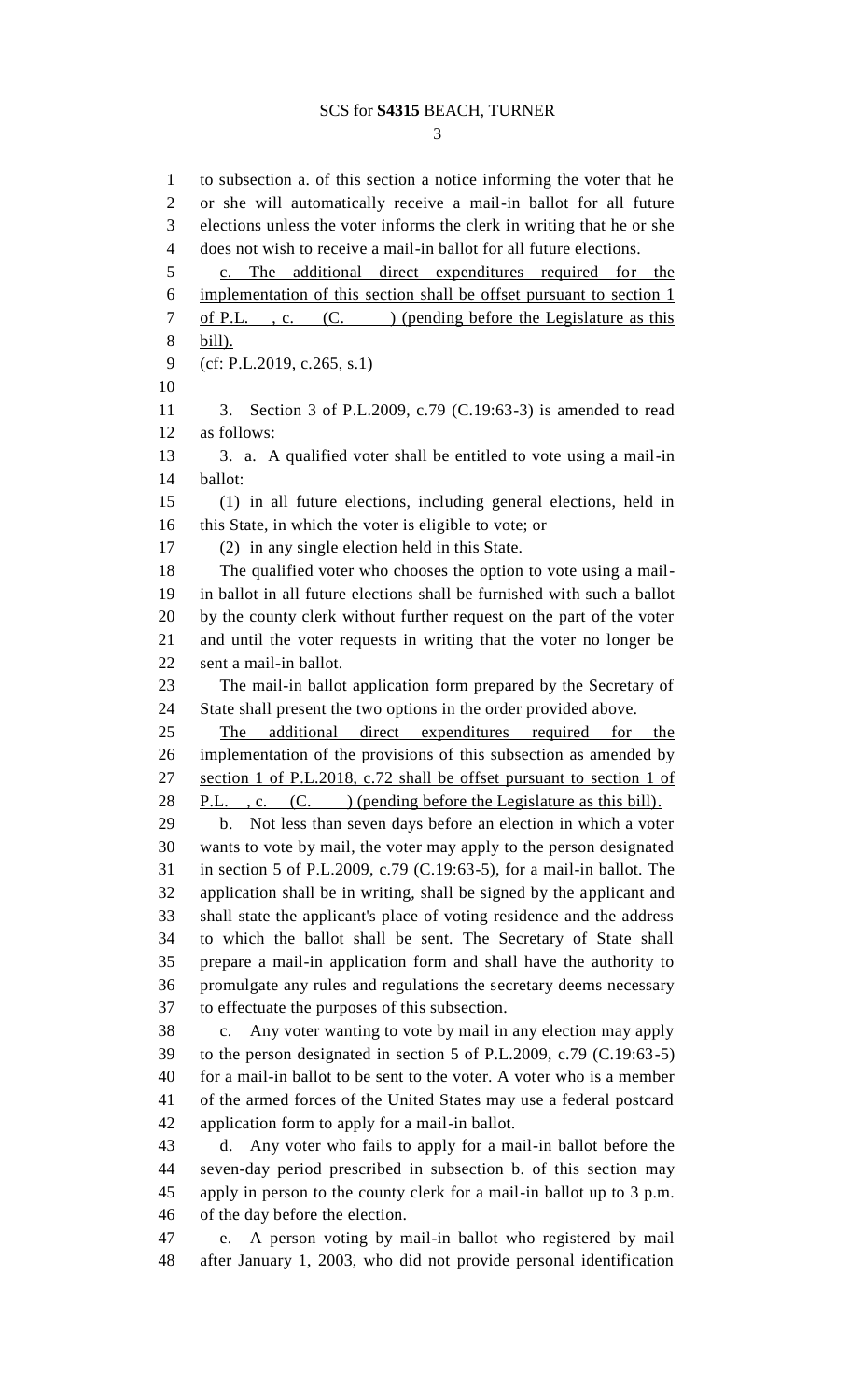information when registering pursuant to section 16 of P.L.1974, c.30 (C.19:31-6.4) and is voting for the first time in his or her current county of residence following registration shall include copies of the required identification information with the mail-in ballot. Failure to include such information with the mail-in ballot shall result in its rejection. f. The county clerk shall not transmit a mail-in ballot for any election to any person who: is deemed by a county commissioner of registration to be an inactive voter; or notifies the clerk in writing that the person no longer wishes to receive such a ballot for any election; or is no longer eligible to vote and whose registration file has been transferred to the deleted file pursuant to R.S.19:31-19. g. Any mail-in ballot that is sent to a qualified voter and that is returned to the county clerk for any reason shall be forwarded to the commissioner of registration, who shall so note the return in the voter record of that voter. (cf: P.L.2018, c.72, s.1) 4. Section 2 of P.L.1996, c.24 (C.52:13H-2) is amended to read as follows: 2. Except as provided in section 3 of this act, any provision of a law enacted on or after January 17, 1996, or any part of a rule or regulation originally adopted after July 1, 1996 pursuant to a law regardless of when that law was enacted, which is determined in accordance with the provisions of this act to be an unfunded mandate upon boards of education, counties, municipalities, or fire districts designated by municipal ordinance, because it does not authorize resources to offset the additional direct expenditures required for the implementation of the law or the rule or regulation, shall cease to be mandatory in its effect and shall expire. A provision of a law or part of a rule or regulation determined to be an unfunded mandate shall resume its mandatory effect if, after enactment of the law or adoption of a rule or regulation, resources are authorized to offset the additional direct expenditures required for the implementation thereof. A law or a rule or regulation which is determined to be an unfunded mandate shall not be considered to establish a standard of care for the purpose of civil liability. (cf: P.L.2010, c.106, s.2) 5. There is appropriated from the State General Fund to the Department of State for deposit into the "Mail-In Ballot Local Reimbursement Fund," created pursuant to section 1 of P.L. , c. (C. ) (pending before the Legislature as this bill), the sum of \$3,000,000 for the purposes specified therein. 6. (New section) To the extent deemed expired by the Council on Local Mandates, established by section 4 of P.L.1996, c.24